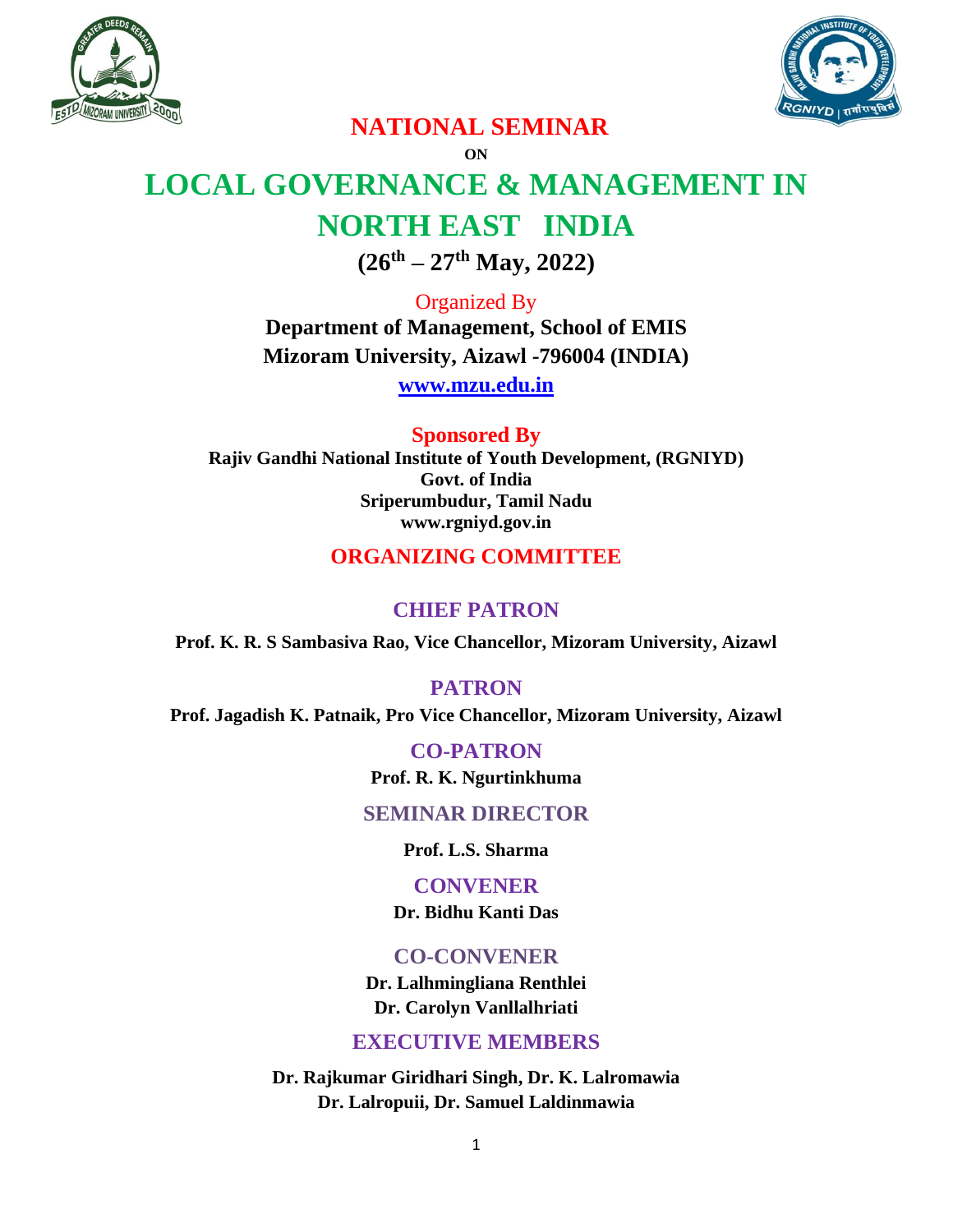



#### **NATIONAL SEMINAR**

## **ON**

# **LOCAL GOVERNANCE & MANAGEMENT IN NORTH EAST INDIA**

--------------------------------------------------------------------------------------- ===========================================================

## CONCEPT NOTE

Local governance means an administrative body for a small geographic area, such as village, city, town, state or country. A local government will typically only have control over their specific geographical region and cannot pass or enforce laws that will affect a wider area. In India we have three tiers of local government, i.e., the Centre, State, municipalities or village councils. Governance issues have become increasingly crucial in recent years across the globe in all sectors and at all organizational levels – social, economic, cultural, administrative and business. Moreover, with the third wave of democratization in the mid-1970s, the uses of the term began to change partly in response to the notion of sustainable development and increasing globalization. Current development discourses therefore underscore the relevance of exploring the interplay between sustainable development and democratic governance. Such discourses are premised on the fact that it is impossible to foster sustainable development without active involvement of all social, political, economic and/or private development stakeholders in the decision-making process geared towards designing, implementing and evaluating development strategies.

Local Governance plays a critical role in delivering services to the public and development. It is very important to develop a region, economically, politically and human resources. Over recent decades scholars have begun to empirically examine the relationship between the management and performance of local governments, locating this in economic, contingency and resource- based frameworks. There is near consensus among the government, corporate, NGOs and academic community that improving local governance and management will lead to more development.

The National seminar on local governance and management will provide a common platform to researchers, scholars, Government officers, corporate executives, NGOs and other activist from various disciplines all over the India to share their views, works, ideas and experience on local governance and management.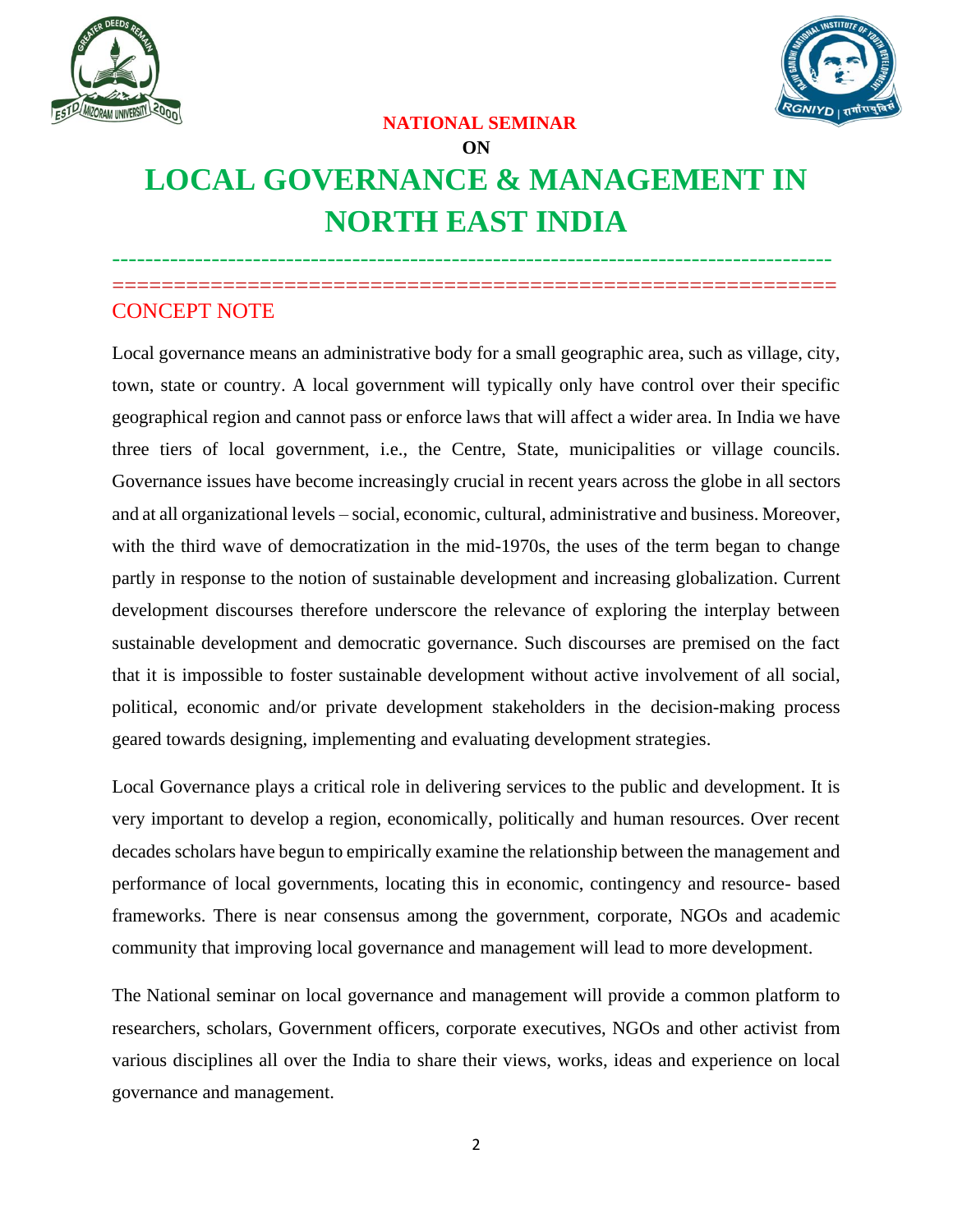



#### **OBJECTIVE OF THE SEMINAR**

#### **1) Broad objective**

The main aim of the seminar is to develop the conceptual and practical understanding of the local governance and management to deal with the challenges to development of community, Business, empowering people, creating employment, and increasing transparency in the system.

#### **2) Focus objective**

- a) To provide a common platform to researchers, scholars, Government officers, Corporate executives, NGOs and other activist from various disciplines all over the India to share their views, works, ideas and experience on local governance and management in north east India.
- b) To make awareness about the socioeconomic benefits of local governance and management.

#### **SUB THEMES OF SEMINAR**

- National Youth Policy
- Women in Rural Local Governance
- Sustainable Development Goals
- Local Governance and Transparency
- Participation of Stakeholders in Local Governance
- Local Governance and Ease of Doing Business
- Corruption in Local Governance and its Mitigation
- Youth & Socio Political Responsibility
- Community engagement/Service
- Creation of employment &Business Opportunities through Local Governance
- Industrial Policy of North East India and Governance issue for Corporate
- Social Entrepreneurship
- Sustainable development Engaging Youth
- Role of Information Technology (IT) in Local Governance and Transparency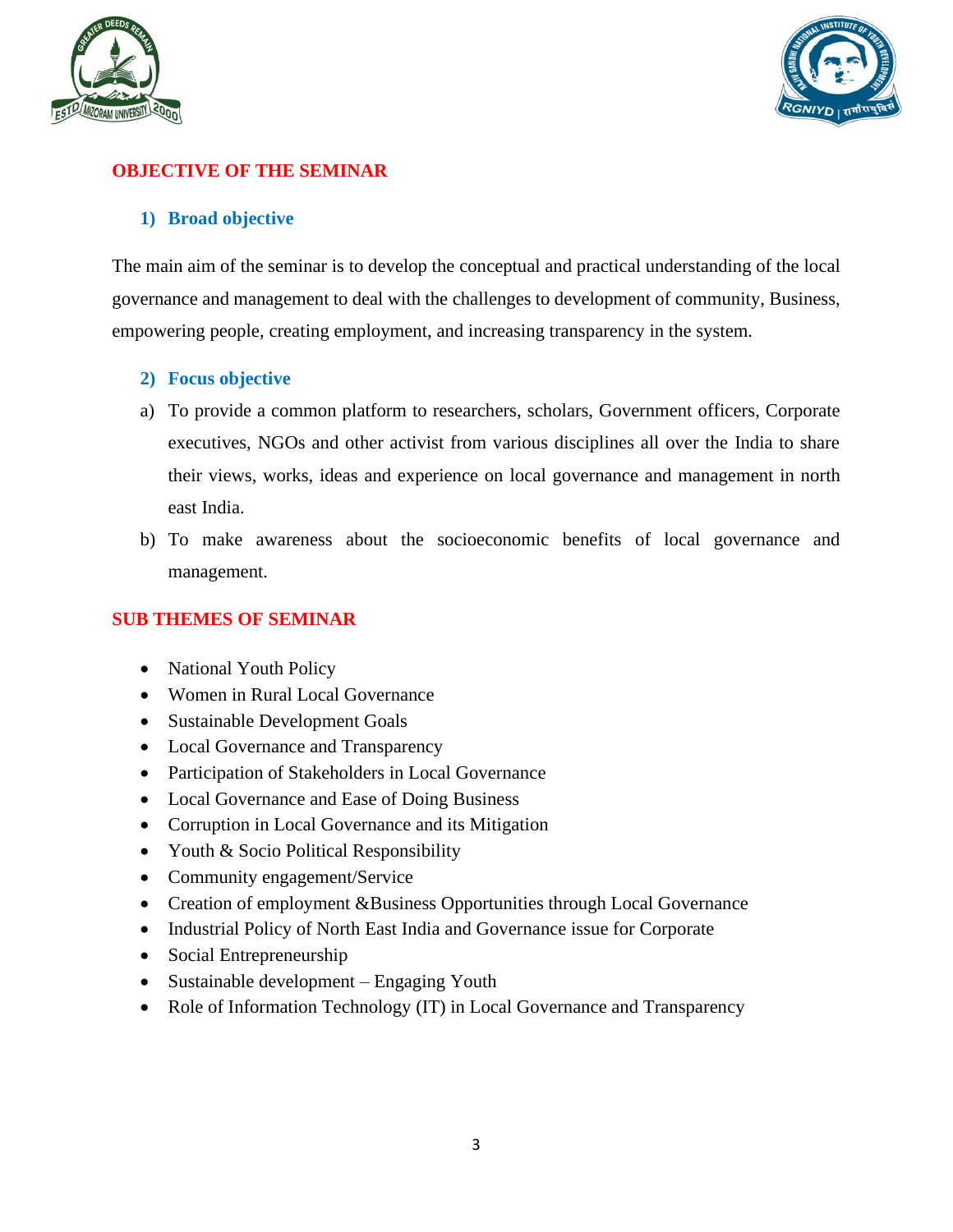



#### **ABOUT THE UNIVERSITY**

Mizoram University (MZU) was established on  $2<sup>nd</sup>$  July, 2001 by the Mizoram University Act, 2000 which appeared in the Gazette of India (Extraordinary) on  $25<sup>th</sup>$  April, 2000 as a Central University having His Excellency, the President of India as its Visitor. The University life in its lush green scenic hill campus is lively and diverse with 50% of the Teaching Staff and 16% of students coming from various parts of the country. Visits from eminent dignitaries, scholars and researchers, activists, politician from India and abroad constantly take place in the University. On 21st February 2014, the University for its First Accreditation was awarded grade "A" by NAAC, Bangalore. Mizoram University ranked  $94<sup>th</sup>$  in overall ranking and  $58<sup>th</sup>$  among the universities for the year 2017 by National Institute Ranking Framework (NIRF), Ministry of Human Resource Development, Govt. of India.

#### **ABOUT THE DEPARTMENT**

The department was established in the academic session 2006-07 with full time MBA program offering specialization in four disciplines – Marketing, Finance, Human Resource, and Small Business & Entrepreneurship Development. Further in August 2014, the Department has started 5 years Integrated Masters in Business Administration (IMBA) having an exit option at the end of 3 years (6<sup>th</sup> Semester) with BBA degree. At present department haves 14 faculty members and offers Ph.D., IMBA and MBA courses.

#### **HOW TO REACH AIZAWL**

Aizawl can be reached by Air through Kolkata/ Guwahati. Direct flights are available from Delhi, Mumbai, Kolkata and Guwahati. Connected flights are also available from Delhi, Mumbai, Chennai and Hyderabad. The MZU is approximately 20 Km away from Lengpui Airport towards Aizawl city. Pre-paid taxis are easily available from the Airport to reach the University. The taxi fare is Rs. 1000. Silchar is the nearest railway station to Aizawl. The journey (by road) from Silchar to Aizawl takes around 6 Hrs. Sumos (share basis) are available from Mizoram Circuit House, Sonai Road, Silchar. Temperature varies between 15 to  $25^{\circ}$ C.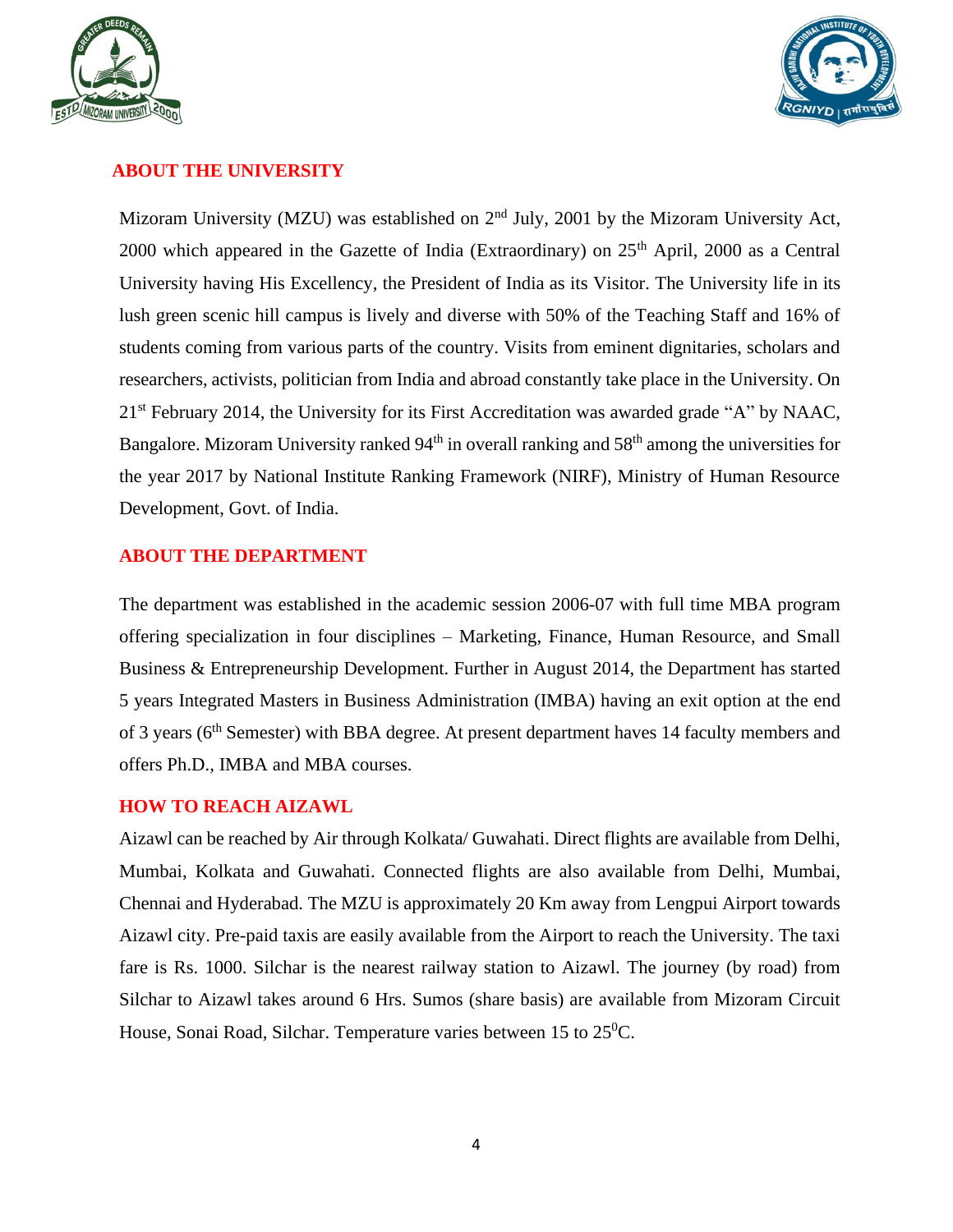



### **ACCOMMODATION**

Accommodation – lodging and boarding will be provided on demand for the out-stationed participants.

#### **WHO CAN PARTICIPATE?**

Graduate & Post graduate students, researchers, scholars, Academicians, NGOs and other activist from various disciplines from all over the North-East India.

#### **CRITERIA FOR SELECTION**

This will be on first come first serve basis but research scholar (M. Phil & Ph. D) will be given more preference. Participation is allowed with or without paper.

#### **IMPORTANT DEADLINES**

Full length paper submission: May 20, 2022 Notification of acceptance: May 22, 2022 Seminar dates: May 26 -27, 2022

#### **REGISTRATION FEE (IN INR):**

.

There shall be no registration fees for participation and paper presentation in the seminar.

#### **SUBMISSION OF ABSTRACT AND FULL LENGTH MANUSCRIPT**

- Full length paper should be submitted through email attachment only on or before May 20, 2022, **Email: bidhudas11@gmail.com**
- The manuscript should be written in Times New Roman and font size 12. References cited in the text and in the end should preferably be in APA format
- Full paper should be constructed with specified abstract and key words
- The manuscript should be original unpublished work that follow the seminar sub themes, and the word limit would be 2500 to 5000 words for the structured research papers.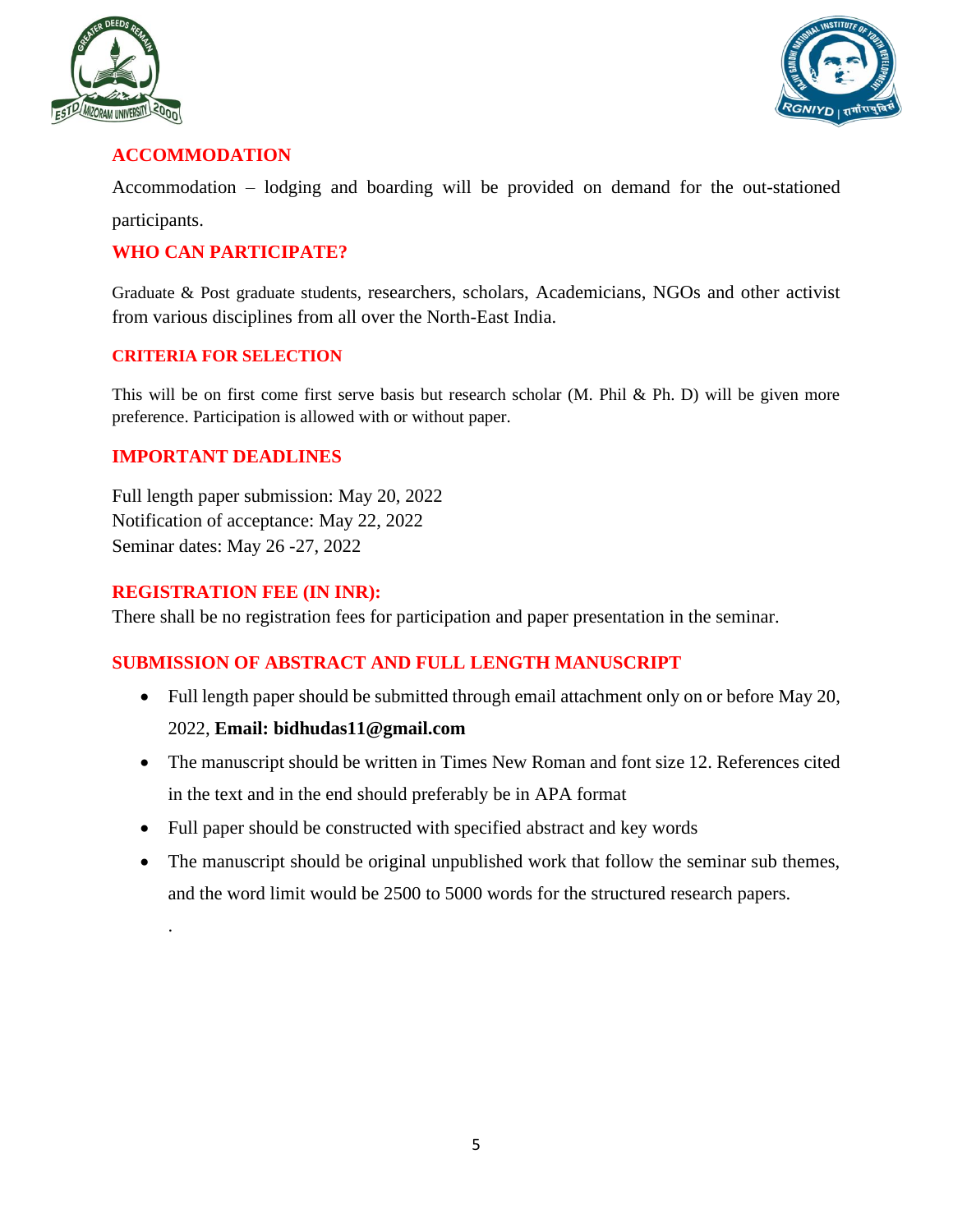



#### **NATIONAL ADVISORY COMMITTEE**

Dr. A. N. Sankar, Sikkim University, Tadong, Gangtok, Sikkim Prof. Bhartendu Singh, Department of Commerce, Mizoram University Prof. Chinmoy Roy, Department of Commerce, Tripura University, Agartala. Prof. Jaynal Ahmed, Department of Management, NEHU, Tura Campus, Tura Prof. Indrajeet Singh Sodhi, RGNIYD, Sriperumbudur, Tamilnadu Prof. Parag Shil, Dean Students welfare, Assam University, Silchar Prof. S. S. Sarkar, Department of Business Administration, Tezpur University, Tezpur Prof. Srinibas Pathi, Department of Public Administration, Mizoram University, Aizawl Prof. Vanlalchhawna, Finance Officer, Mizoram University, Aizawl Prof. W. Chandbabu Singh, Registrar, Manipur University, Imphal, Manipur Prof. Prabhat Datta, Visiting Prof. at Xavier Law School, St. Xavier's University, Kolkata Prof. Lalneihzovi, Chairperson UGC Women's Study Centre, Mizoram University, Aizawl Prof. Jangkhongam Doungel, Director, IQAC, Mizoram University, Aizawl